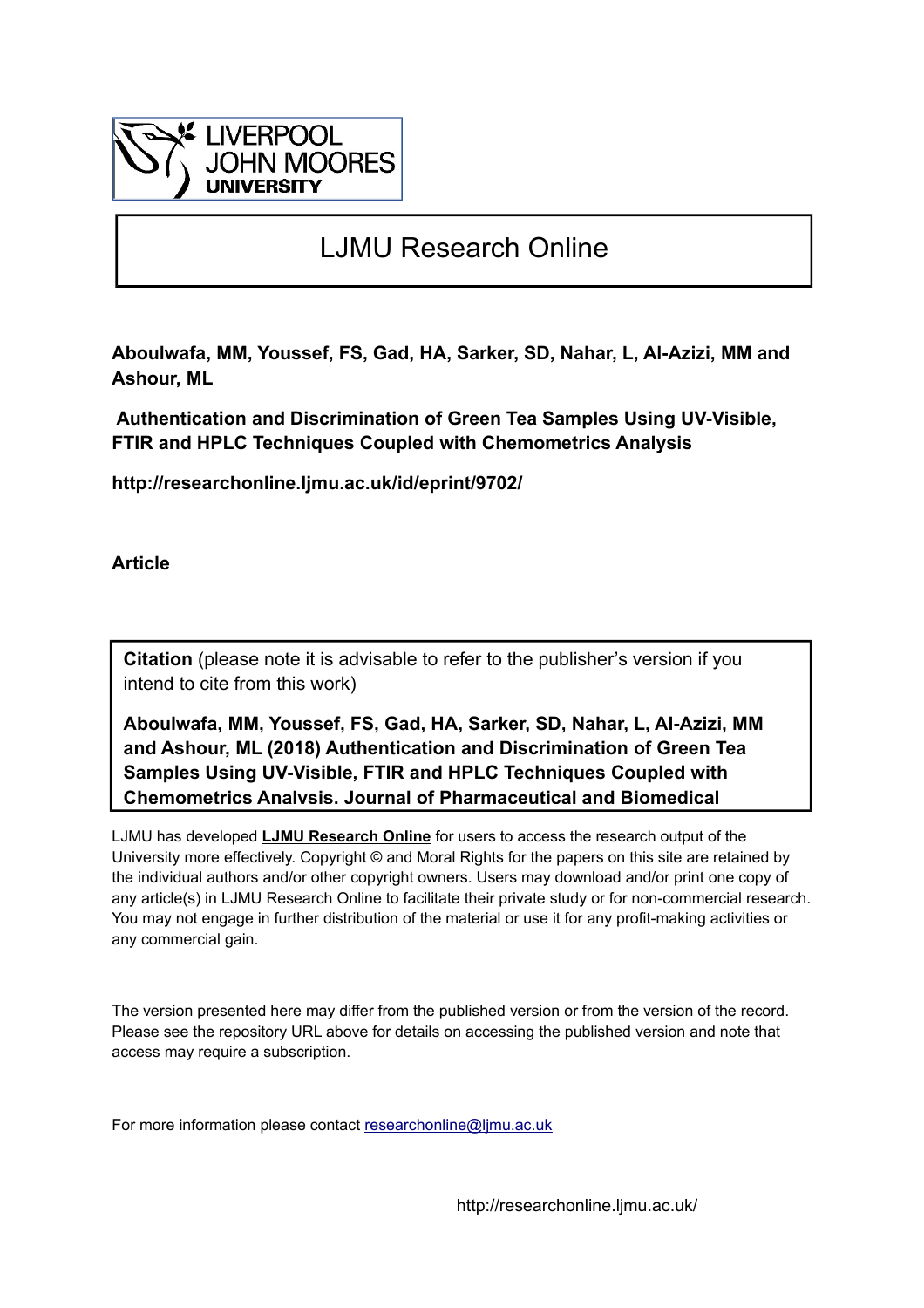# **Authentication and Discrimination of Green Tea Samples Using UV-Visible, FTIR and HPLC Techniques Coupled with Chemometrics Analysis**

Maram M. Aboulwafa <sup>at</sup>, Fadia S. Youssefa<sup>†</sup>, Haidy A. Gad<sup>a</sup>, Satyajit D. Sarker<sup>b</sup>, Lutfun Nahar<sup>b</sup> Mohamed M. Al-Azizia, Mohamed L. Ashour<sup>a\*</sup> <sup>a</sup>Faculty of Pharmacy, Department of Pharmacognosy, Ain Shams University, 11566-Abbassia, Cairo, Egypt **Medicinal Chemistry and Natural Products Research Group, School of Pharmacy and** Biomolecular Sciences, Liverpool John Moores University, James Parsons Building, Byrom Street, Liverpool L3 3AF, United Kingdom

†These authors have contributed equally to this work

# **\*Corresponding author**

# **Prof. Mohamed L. Ashour**

Email: mohamed\_ashour@pharm.asu.edu.eg; Tel.: +2010 68 222 354, Fax: +202 2 405 1107,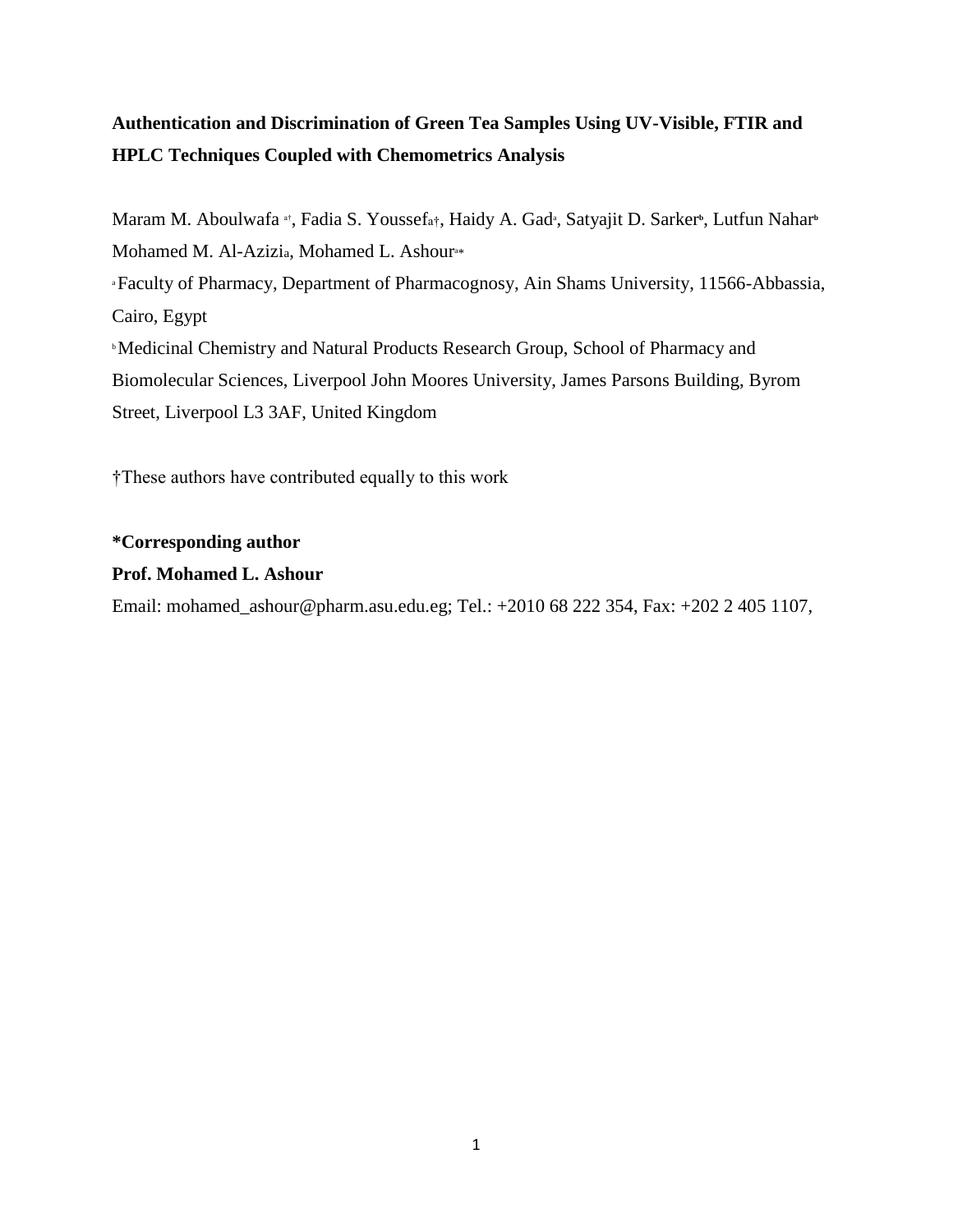# **Highlights**

# **Authentication and discrimination of green tea samples using UV-Visible, FTIR and HPLC techniques coupled with chemometrics analysis**

- Quality of green tea from the biggest tea producing Asian countries was assessed.
- Simple UV-Visible, FTIR and HPLC and chemometrics were employed.
- PCA based on UV data successfully divided samples into informative clusters.
- SIMCA and PLS-DA models showed a good separation between South and the East tea
- Antioxidant activity of all samples were determined using DPPH· assay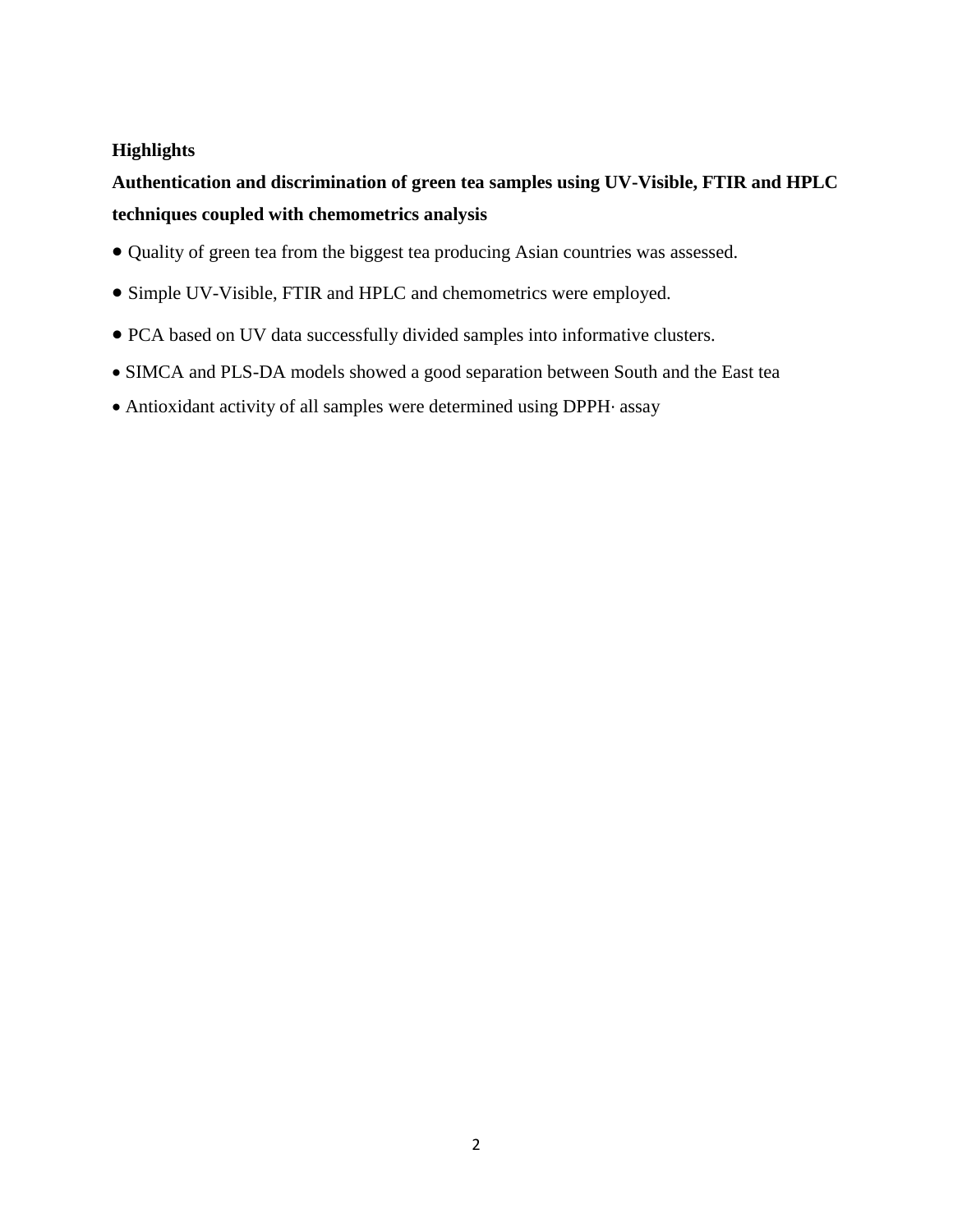# **ABSTRACT**

Green tea is a popular beverage consumed worldwide. Its quality should be controlled adequately as the quality is influenced by several factors in addition to adulterations. This study aimed to develop a simple method for assessing the quality of green tea samples obtained from the South and the East Asian regions. The UV-Visible, FTIR and HPLC data from 38 samples were subjected to multivariate analyses using the unsupervised recognition techniques comprising Hierarchical Cluster Analysis (HCA) and Principal Component Analysis (PCA). The model for their authentication was constructed and validated by applying the supervised recognition techniques as Soft Independent Modeling of Class Analogy (SIMCA) and Partial Least Square Discriminant Analysis (PLS-DA). The percentages of caffeine in the identified samples were determined using a validated HPLC assay in addition to *in vitro* determination of their antioxidant activity using DPPH radical-scavenging capacity assay. HCA and PCA based on UV data successfully distributed the tested samples into informative clusters. However, that obtained from visible data could only differentiate samples with respect to their powdered condition. On the contrary, PCA from FTIR and HPLC data could hardly discriminate any of the samples. The models constructed using SIMCA and PLS-DA showed a good class separation between the South and the East Asian samples. The percentages of caffeine in the identified samples and the IC50 in DPPH assay are greatly diverse among all the tested samples. Thus, UV spectroscopy and chemometrics have provided a simple and quick tool for the quality control of commercial green tea samples.

**KEYWORDS:** *Camellia sinensis*; FTIR; HPLC; Multivariate data analysis; UV-Visible spectroscopy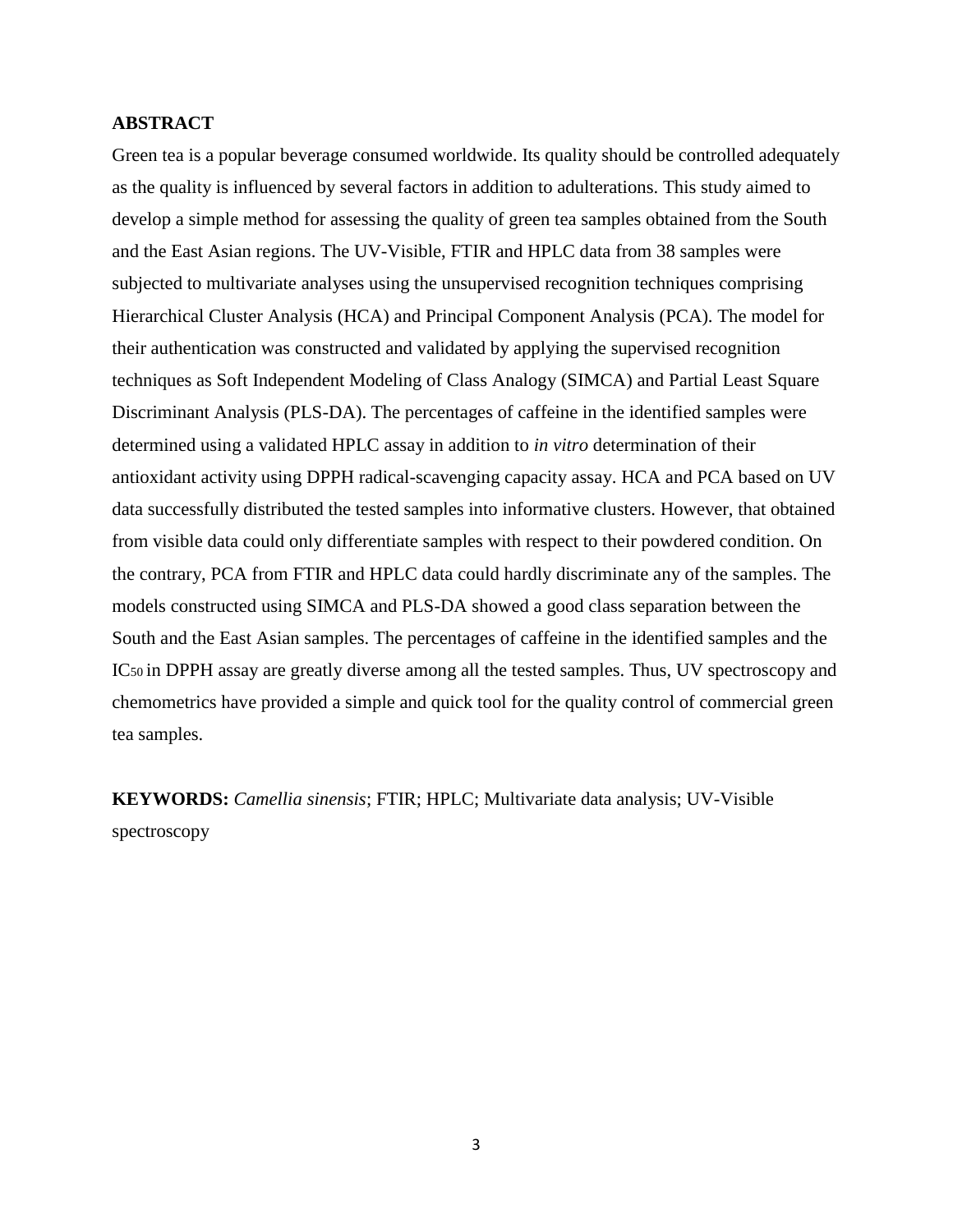#### **1. Introduction**

*Camellia sinensis* (L.) Kuntze of the family Theaceae is an evergreen shrub that produces the plant materials used in preparation of tea either from the leaves or the leaf buds [1]. Although the tea plant is native to Southeast Asia and cultivated in nearly about thirty countries, tea is considered as one of the most popular and safer beverages consumed worldwide [2]. Based upon FAO-Intergovernmental Group on Tea-22nd session held in May 2016, East Asia constitutes the largest tea producing area represented by China, which accounts for 38% of world tea production, followed by South Asian countries, India and Sri Lanka. Nowadays, drinking tea, in general, and green tea, in particular, is recognized to be crucial for its potential health benefits relying on a plethora of biological activities [3].

The best quality of green tea is attained when it is processed with fresh leaves collected in an early stage attributing to the variations in its sensory properties together with its active constituents exemplified by catechins and caffeine that, consequently, affects its price [4]. Moreover, many green tea consumers are greatly influenced by its geographical origin that is to a great extent affects its quality as well as its financial cost [5]. Thus, due to the massive elevation in green tea consumption all over the globe and owing to the ease of its adulteration, its quality should be tightly controlled and is felt obligatory worldwide [6].

Chromatography fingerprinting coupled with chemometrics comprising PCA and HCA has recently been considered as one of the most frequent tool in the evaluation of chemical profiles of various botanicals [7]. In addition, HPLC-DAD-MS coupled with chemometrics was successfully adopted to differentiate between seven tea types experiencing different processing conditions [8]. UV-Visible and infrared spectroscopy coupled with chemometrics was previously reported to be an effective tool in the differentiation of food systems. It represented a successful discriminatory tool in the authentication of monofloral Yemeni Sidr honey [9] as well as different thyme and *Curcuma* samples [10, 11]. Despite some published studies on techniques to test the purity, quality as well as to authenticate and discriminate the green tea sourced from various geographical origins by different suppliers, nothing could be found in the literature regarding the use of a cost-effective, simple and robust technique in the assessment of the green tea quality as the use of UV-Vis and FTIR spectroscopy.

<sup>4</sup>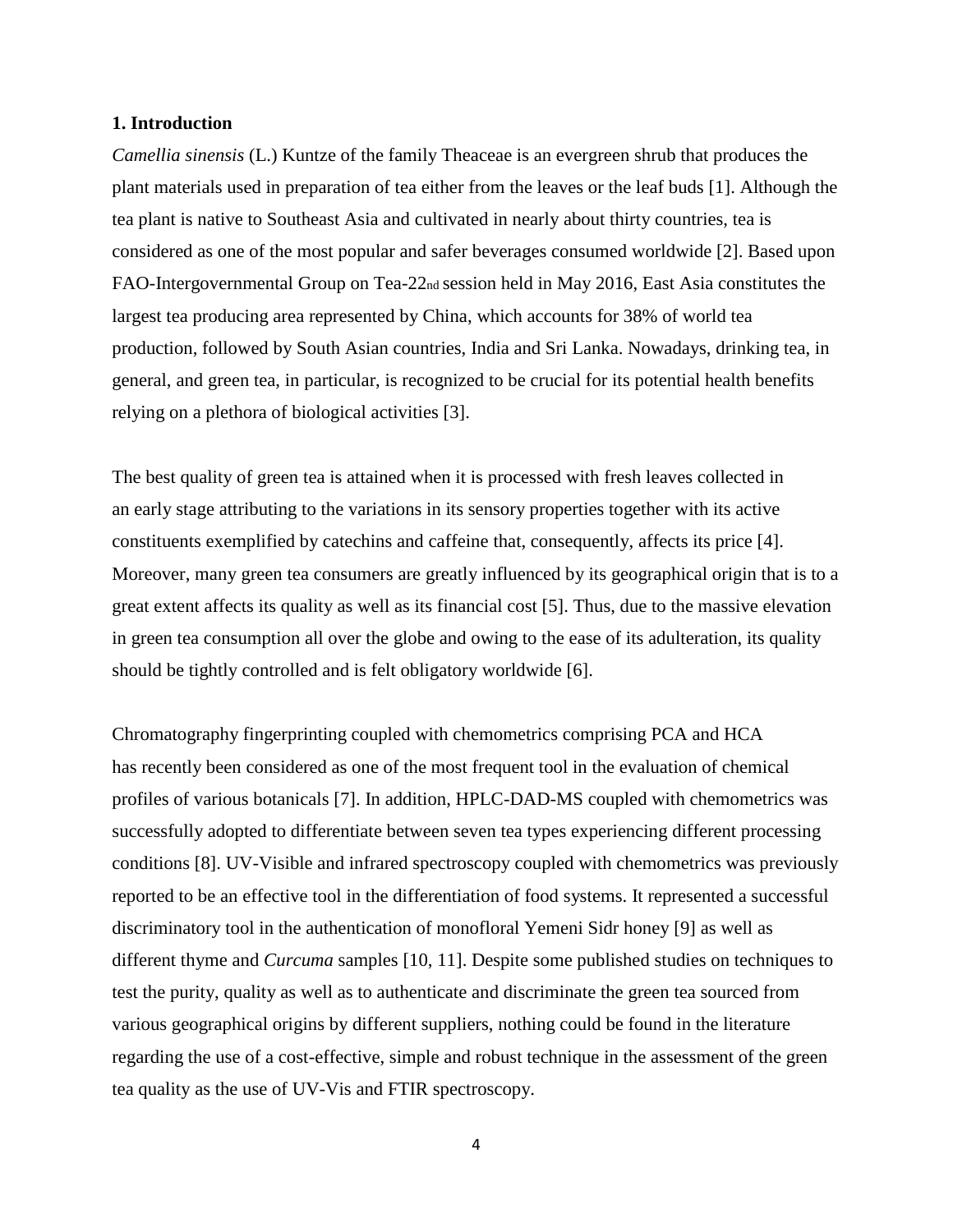Hence, the forgoing study aimed to assess the possibility of coupling of various simple spectroscopic techniques, mainly, UV-Vis and FTIR spectroscopy with multivariate chemometrics analysis in order to establish a model for the authentication and discrimination of green tea supplied from different Asian regions and hopefully to prevent its adulteration worldwide. Moreover, the percentages of caffeine in the identified samples were determined using a validated HPLC assay in addition to *in vitro* determination of their antioxidant activity using DPPH radical-scavenging capacity assay.

#### **2. Materials and Methods**

#### *2.1. Sample collection*

A total of 38 dried green tea samples were purchased comprising 26 for model construction (11 samples from China, 11 from India and 4 from Sri Lanka). Additionally, 12 commercial samples from Chinese and Egyptian markets were used to validate the model and were assumed to be green tea. All samples were purchased between January and April 2015 and voucher specimens of the identified samples were kept at the Pharmacognosy Department, Faculty of Pharmacy, Ain Shams University. Names, codes as well as the geographical origin of the identified and the marketed samples are displayed in Supplementary Table 1S.

#### *2.2. Sample preparation*

#### **Sample Preparation**

From each sample, 2 g of coarsely powdered samples were packed in a tea bag material, labeled and macerated in 50 mL of HPLC grade methanol for 15 min to prepare the stock solution. For UV-Vis spectroscopic analysis, 1 mL was taken from the stock solution and diluted with methanol to 25 mL. Regarding HPLC, each sample was further diluted with HPLC grade methanol in a ratio of 1:1. However, for FTIR spectroscopy, a portion of each of the dried powdered sample was taken separately and ground using a mortar and a pestle, then the ground powder was mixed well with potassium bromide in a ratio of 1:30, respectively to make an intact transparent disc required for exposing it to IR radiations.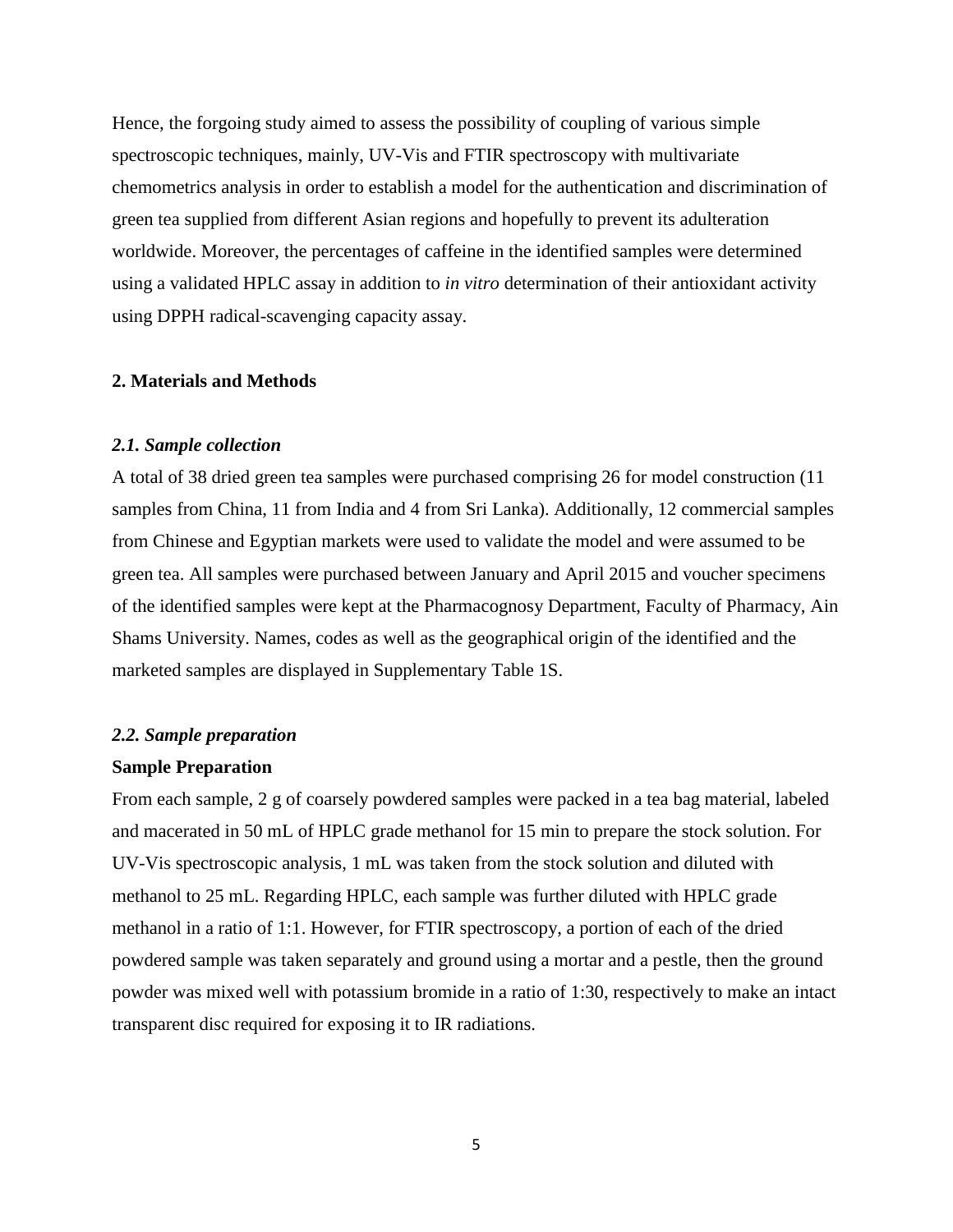#### *2.3. Ultraviolet and visible spectroscopy*

Each of the prepared samples was analyzed by UV-Vis spectroscopy separately using a V-630 UV−Visible spectrophotometer (JASCO, Shimadzu, Japan) supplied with a quartz cell having an optical path of 1 cm and spectral resolution of 1 nm in the range 200−400 nm and 400−800 nm for UV and visible spectroscopy, respectively. Each sample was measured in triplicates.

## *2.4. Fourier Transform Infrared Spectroscopy*

FTIR spectral analysis of the samples was carried out using Nicolet™ iS™ 10 FT-IR Spectrometer (Thermo ScientificTM, Merck, Germany) covering IR radiation spectrum from 4000 to 400 cm1 and measurements were performed in triplicates.

#### *2.5. High Performance Liquid Chromatography (HPLC)*

After sample dilution, 20 μL were auto-injected into Agilent 1200 series HPLC-DAD (Agilent Technologies, Santa Clara, CA, USA). All chromatographic separations were carried on a C18 reversed-phase column (150 mm, 4.6 mm, 5 μm) equipped with a quaternary pump. Mobile phases consisted of water (Solvent A) and methanol (Solvent B). A gradient elution system was adopted as follows: increasing concentration of solvent B by 10% every 3 min using a flow rate equals to 0.2 mL/min till reaching 40% followed by isocratic elution at 40% B for 15 min then returning back to gradient elution at 90% B till reaching 45 min as total run time. Detection was carried out at 278 nm and each sample was measured 3 times. Caffeine was quantitatively determined in each sample using HPLC *via* constructing of a calibration curve using standard caffeine solution and calculating the peak area of each sample.

# *2.5.1. Validation of HPLC method*

The adopted HPLC method was validated for accuracy, linearity, precision and recovery following the International Conference on Harmonization (ICH) guidelines.

# *2.5.1.1. Calibration curve*

Standard solution of caffeine was prepared and diluted to suitable concentrations for constructing the calibration curve. Various concentrations of caffeine in the range of 10-100 μg/mL were used in which each is measured three times. The calibration curve was drawn by plotting the peak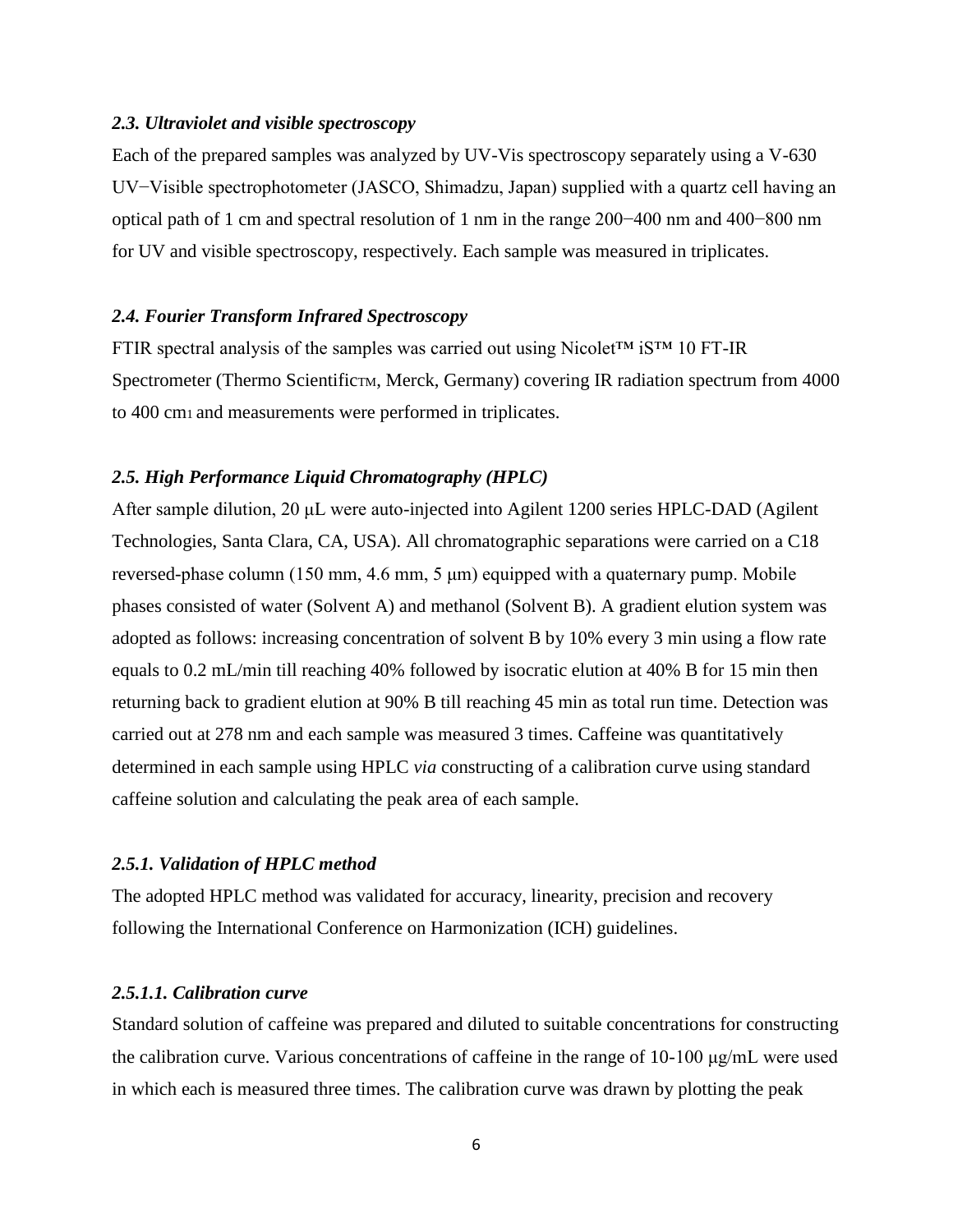areas as a function of the used caffeine concentration.

## *2.5.1.2. Limit of detection and quantification*

The limits of detection (LOD) and quantification (LOQ) were determined under the chromatographic conditions. They were determined *via* calculating the signal-to-noise ratio of the standard compound after the injection of a series of solution until the S/N ratio 3 for LOD and 10 for LOQ [10].

#### *2.5.1.3.* **Precision and accuracy**

Measurement of intra- and inter-day variability was achieved to detect repeatability of the method adopting the method previously described by Gad et.al [10]. The relative standard derivation (R.S.D.) was calculated by the formula:

RSD (%) =  $(S.D./mean) \times 100\%$ 

S.D: is the standard deviation

The recoveries were determined by the formula:

Recovery  $%$  = (amount found/original amount  $\times100%$ ).

# *2.6. In vitro antioxidant evaluation using diphenyl picryl hydrazyl radicle scavenging capacity assay (DPPH·)*

Equal volumes of sample solutions containing 0.001–10 mg/mL of the tested samples and 0.2 mM methanol solution of DPPH**•** were mixed together. After incubation in the dark for 30 min at room temperature, the absorbance was then measured against a blank at  $\lambda_{\text{max}} = 520$  nm using Awareness Technology ChroMate® Microplate Reader (Florida, USA) and compared to DPPH**•** control after background subtraction. The percent inhibition was calculated from three different experiments using the following equation [12].

Inhibition (%) =  $[Ac - As/Ac] \times 100$ ,

Where, Ac: absorbance of control; As: absorbance of sample.

### *2.7. Chemometric analysis*

The UV-Visible and IR spectral data as well as HPLC data were subjected separately to various chemometrics techniques namely HCA and PCA as unsupervised pattern recognition techniques.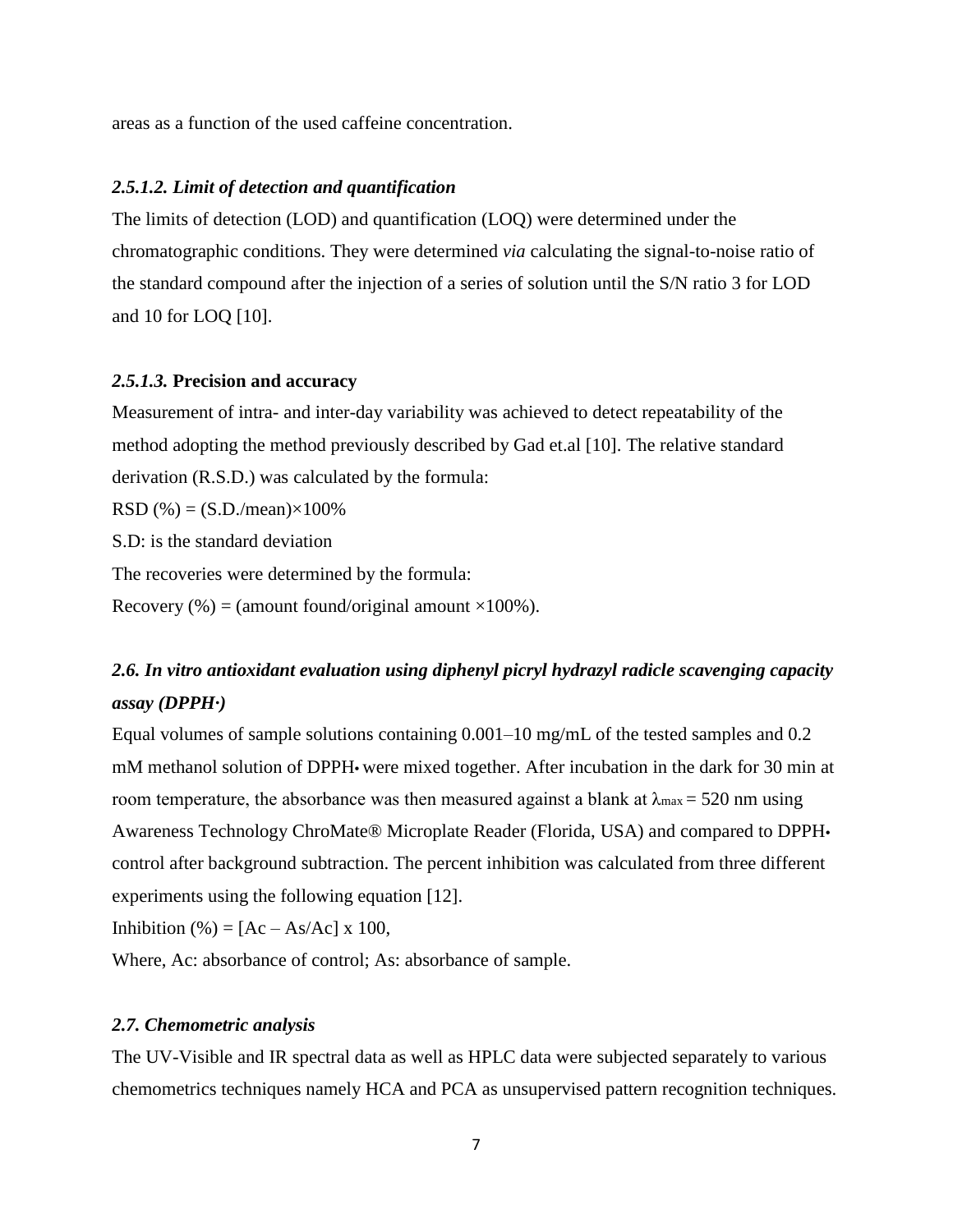HCA was performed using Hierarchical Clustering Explorer 3.5 (Human computer interaction laboratory, University of Maryland, College Park, MD, USA). However, PCA was performed employing Unscrambler® 9.7 (CAMO SA, Oslo, Norway). All spectral data matrices were subjected to mean centering preprocessing by applying a default option in the Unscrambler<sup>®9.7</sup> software before analysis. However, spectral data obtained from FTIR was additionally subjected to standard normal variate "SNV" method that removes scatter effects from spectra by centering and scaling each individual spectrum. SIMCA as supervised recognition method was also applied for better sorting and discrimination among samples. However, for partial least square discriminant analysis (PLS-DA), each sample in the calibration set was given an arbitrary number describing if the sample belongs to a particular country or not  $(1 =$  Eastern Asia and  $2 =$ Southern Asia samples). The training and validation sets were as that used in the SIMCA model and were chosen randomly. A green tea sample is considered from East Asia or South Asia if its value lies between 0.5 -1.5 and 1.5-2.5 respectively. Both SIMCA and PLS-DA were applied by Unscrambler<sup>®</sup> 9.7 software [9, 13, 14].

#### **3. Results and discussion**

The methanol extracts of the green tea samples showed UV absorption bands in the UV region between 200 and 400 nm. This partly relied upon the richness of green tea with polyphenolic compounds particularly catechins, flavonoids and phenolic acids. These phytoconstituents are characterized by the presence of various chromophores and conjugated systems that act as UVabsorbing systems. (-)-Epigallocatechin-3-gallate (EGCG), (-)-epigallocatechin (EGC), (-) epicatechin-3-gallate (ECG) and (-)-epicatechin (EC) represent the four major catechins that predominate in green tea. EGCG and ECG showed absorbance at spectral range between 246 to 325 nm with  $\lambda$  max at 276 and 279.2 nm in methanol, respectively. Moreover, kaempferol, myricetin and quercetin are highly prevalent in the green tea with absorbance maximum at 367 nm. Additionally, phenolic acids exemplified by gallic, chlorogenic and caffeic acids that mainly exist in green tea showed absorbance maxima at 273 nm for the first and 330 nm for the latter [11, 15].

UV spectroscopic data region between 200 and 400 nm were subjected to PCA using cross validation method after mean centering of the data. PCA score plot (Fig. 1a) successfully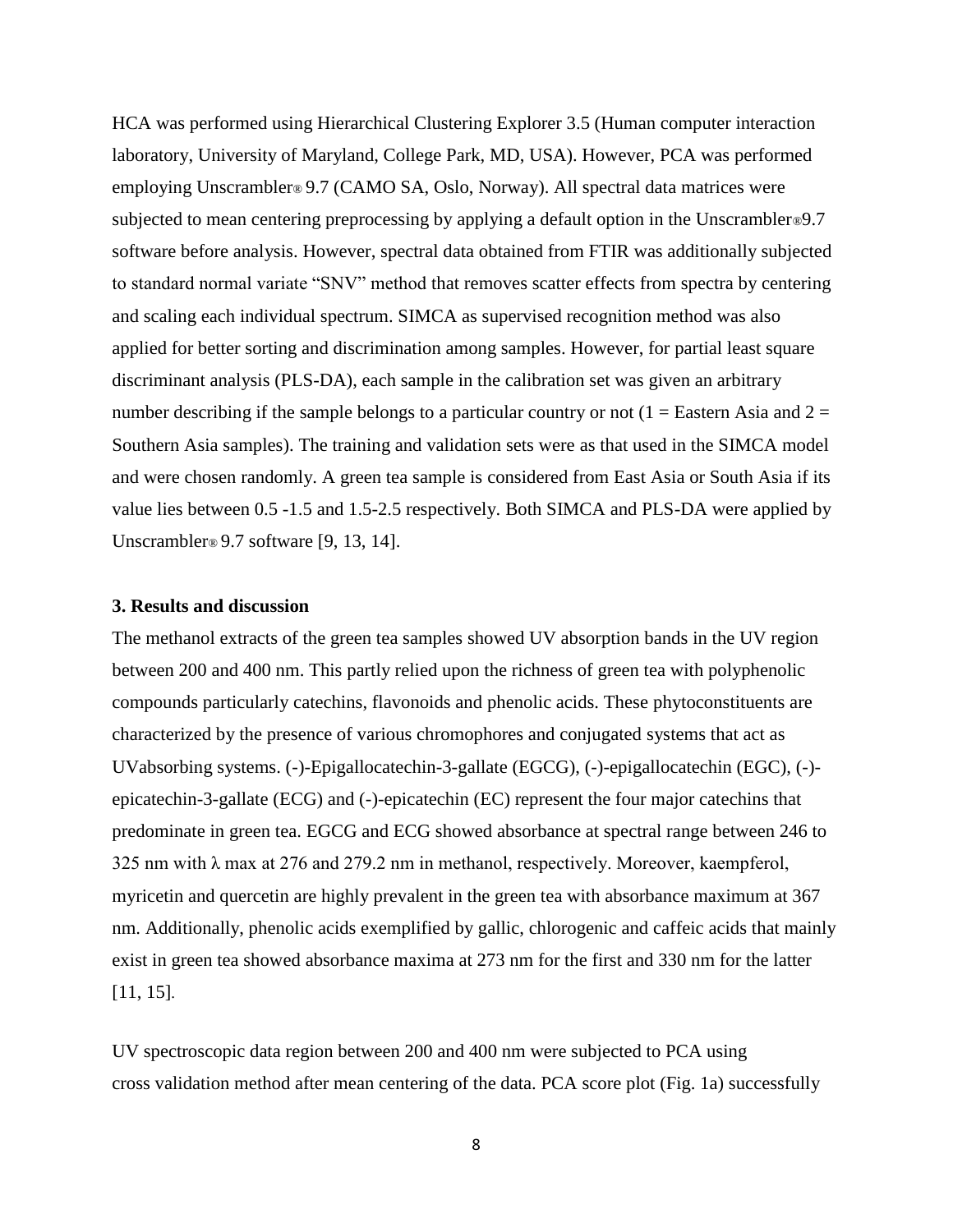discriminated the tested samples into two informative clusters with PC1 and PC2 computed for 75% and 19% of the data variance, respectively. The first cluster comprised the majority of the East Asian samples (from China), while the second one contained the entire South Asian samples (from India & Sri Lanka). Although CD, CX, CM and CL are Chinese samples, they were clustered within the cluster of Sri Lanka, this might be attributed to the high quality of Dongting Biluochun, Xinyang Maojian, Huangshan Maofeng and Lushan Yunwu green teas that approaches that of the Sri Lankan tea. Ceylon green tea exhibited an extremely high quality owing to its great nutritional and biological value and it is more likely to be adulterated [16]. To challenge PCA model, different marketed samples were tested, the resulted PCA score plot (Fig. 1b) explained 94% of total variance in the data where PC1 and PC2 accounted for 73% and 21% respectively. The scatter plot showed that almost all the marketed samples were grouped within the South Asian cluster.

Regarding the visible region, PCA was also performed on the average replicates of reading absorbencies in the region between 400 and 800 nm. It was obvious from the score plot (Fig. 1S) that no significant segregation was observed among different samples although PC1 and PC2 accounting for 98 and 1% of the data variance, respectively. Moreover, hierarchical cluster analysis was applied to classify the samples based on the similarities and differences among their UV spectral data**.** Besides, average group linkage method using Pearson's correlation was applied to build hierarchical agglomerative dendrogram using UV spectral data at a similarity level of 0.5. The clustering dendrogram (Fig. 2a) revealed that all samples were divided into three main clusters; Clusters A & B include the majority of South Asian samples in addition to CD, CX, CM and CL whereas cluster C represents most of the East Asian samples and this further ascertains the results obtained from PCA. Upon addition of the marketed samples, two discriminative clusters are observed in which cluster A represents the majority of the identified East and South Asian samples; however, cluster B comprises all of the commercial samples (Fig. 2b).

The results obtained from the unsupervised pattern recognition techniques (HCA and PCA) clarified the differentiation of the samples into discriminate clusters in accordance with their geographical origin, which reflect the notable variation among the green tea samples

9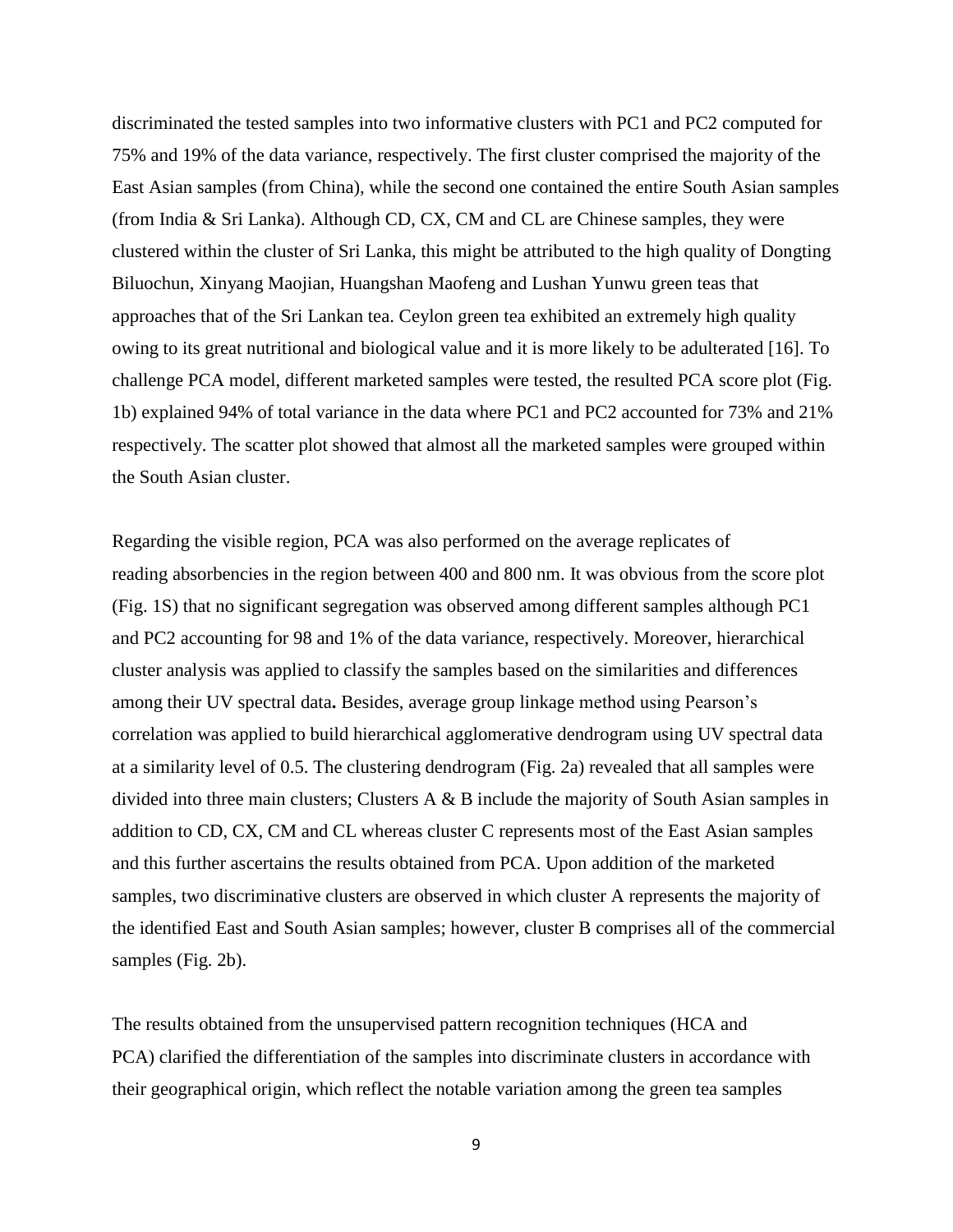composition. As a result, a more accurate segregation is demanded to be achieved between the green tea samples from different Asian regions as well as the marketed samples. Consequently, SIMCA and PLS-DA (Partial Least Square Discriminant Analysis) as supervised pattern recognition techniques were adopted to further ascertain the results obtained from the unsupervised techniques.

Soft Independent Model of Class Analogy **(**SIMCA) technique effectively handles a number of classes and attributes each sample to its respective class [9]. The classification using SIMCA process comprises two main steps, which are the training and the validation ones. In the former the individual models of the data classes are performed, and in the latter, new samples (not used in the training stage) are classified within the established class models to evaluate the model's efficacy [9]. Two classes corresponding to the East Asian and the South Asian samples were developed using independent PCA. Cooman's plots were used for the validation of the SIMCA model using the different models of green tea constructed for the different regions of Asia where a sample belonging to a particular class should fall within the membership limit. The validation samples were all within the limit of each membership, indicating the superior predictability and sensitivity of the model constructed from the East and South Asian ones (Fig. 3a). The developed SIMCA model showed interclass distances of about 32, and all variables exhibited a discrimination power more than 2 and a modeling power nearly 0.85, which clarified the discriminative potential of the developed model to discriminate the spectral signals of the East Asian samples with respect to those from South Asia, with 95% confidence limits. SIMCA results confirmed that of PCA regarding the clustering of Chinese samples (CD, CX, CM and CL) with the South Asian samples. For the above reasons, the constructed SIMCA model was employed in the classification of marketed samples (Fig. 3b). All marketed samples were nearer to the South Asian model relative to the East Asian one.

PLS-DA was also carried out to enhance the separation between the green tea samples obtained from different localities. PLS-DA calibration model was developed using full cross validation. The score plot of the first and the second latent variables for the calibration set in (Fig. 2S) showed that a good class separation was attained between the East and the South Asian samples, where two distinct clusters were observed. The South Asian samples were clearly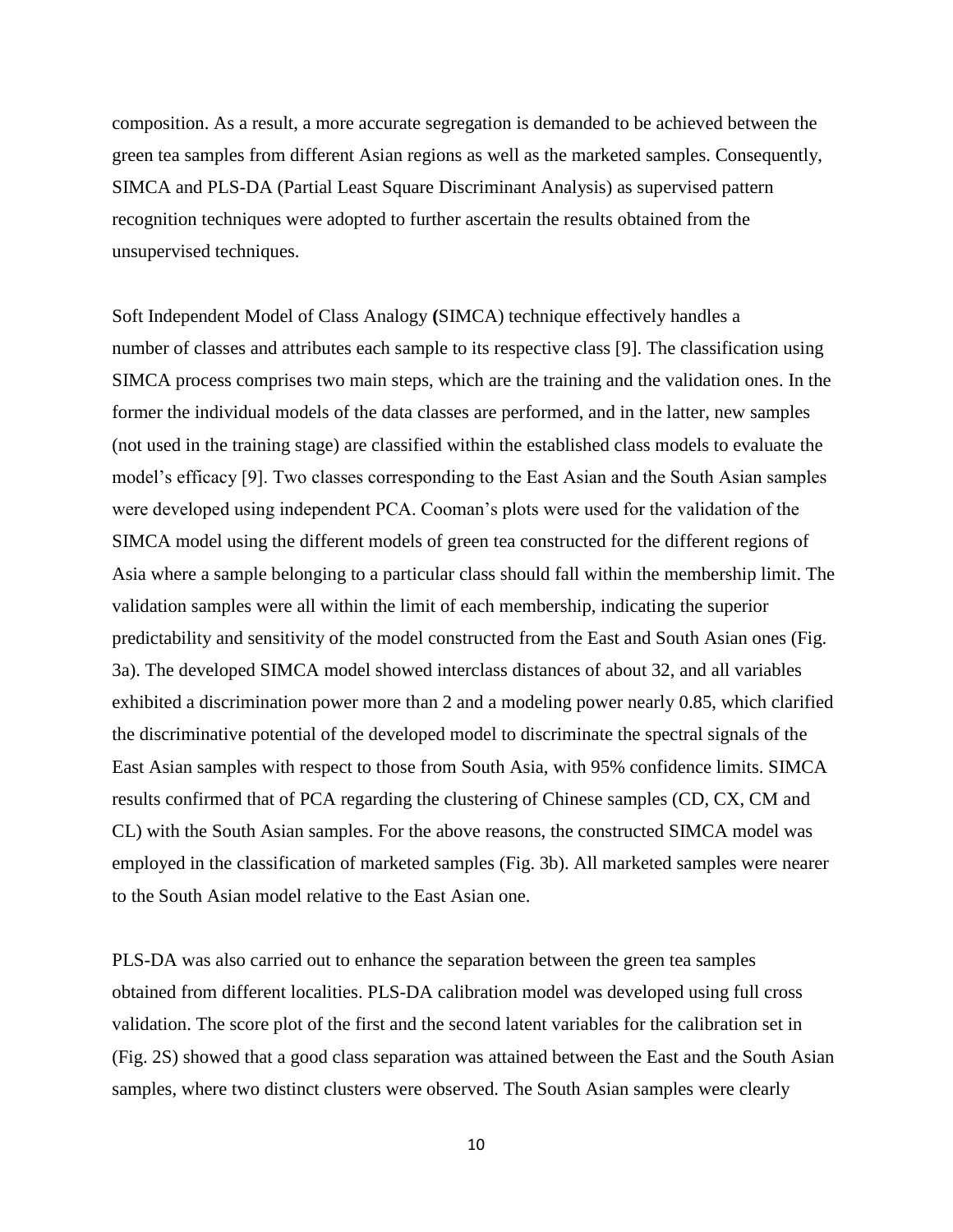clustered on the right quadrant, while those from East Asia appeared occupying the left side of the plot. On validation with test set samples, the PLS-DA model showed 100 % correct classification for all the South Asian samples as all the test set were assigned to its correct class as seen in Table 1. Authentication of the marketed green tea samples was additionally performed using the developed PLS-DA model. The results illustrated in Table 1 further supported that obtained from PCA as well as SIMCA models and revealed the resemblance of all the commercial samples to South Asian ones and thus considered as South Asian origin. Results of PLS-DA were in accordance with that obtained from SIMCA regarding the segregation of both East and South Asian samples and commercial ones.

Concerning FTIR spectroscopy**,** the average reading of three replicates of each sample versus 3800 variables representing the peaks intensity in the region between 4000 and 400 cm-1, were recorded. These data were then subjected to PCA using standard normal variate "SNV" method. The resulting score plot (Fig. 3S) revealed that FTIR spectral data did not offer a strong discriminatory tool for the authentication and discrimination of green tea from the East and the South Asian countries as all the samples either in the same form or in different ones are scattered randomly in the plot although PC1 and PC2 accounting for 79 and 12% of the data variance, respectively.

For High Performance Liquid Chromatography (HPLC), the average area percentages of three replicates of each sample versus 64 variables representing the retention time of the predominating compounds in the Asian green tea samples were recorded. HPLC did not provide an effective tool for the differentiation of green tea samples obtained from the East and the South Asian regions as most of the samples are scattered in a diverse manner in the plot (Fig. 4S). However, HPLC chromatograms offered an excellent tool for the effective profiling of most of the chemical constituents prevailing in the green tea samples that undoubtedly discriminated them from other non-green tea samples (Fig. 5S).

Moreover, the percentages of caffeine in all the tested samples were determined by a validated HPLC method and are illustrated in Table 2. Caffeine calibration curve showed a good linearity over the examined range with  $R_2 > 0.984$ . In addition, the LOD and LOQ were found to

11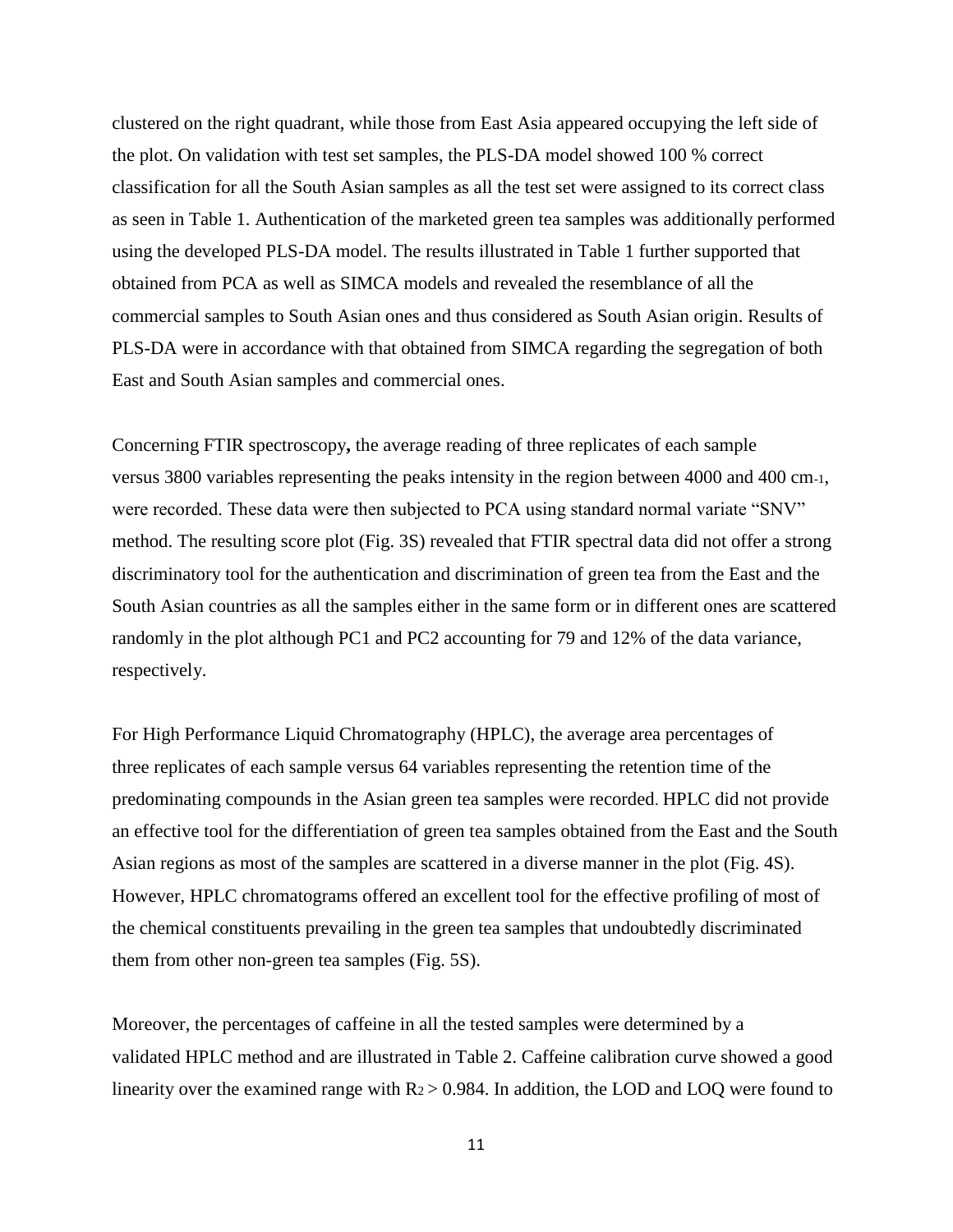be 11.46 and 34.73 μg/mL, respectively. Meanwhile the overall recovery was found to be 95.59  $\pm$  2.34% and the intra-day and inter-day variability (%) were 0.227 and 4.453, respectively. Moreover, the antioxidant activity of all the samples was determined *via* the assessment of the IC50 using DPPH radical-scavenging capacity assay. Results are illustrated in Table 3. This was carried out in an effort to correlate the antioxidant activity to the concentration of caffeine in the samples but unfortunately, there was no correlation that clearly existed between them. Undoubtedly, this could be due to the existence of many other antioxidant phytochemicals predominating in the green tea that synergistically explain the antioxidant behavior of the samples.

# **4. Conclusion**

It could be concluded that authentication and discrimination of green tea samples sourced from the South and the East Asian regions could be effectively achieved using UV spectroscopic data in combination with chemometrics. This undoubtedly could offer a credible simple model for the quality control of herbal drugs based upon their predominant active constituents.

#### **Conflict of interest**

The authors declared no conflict of interest

#### **References**

[1] V.S.P. Chaturvedula, I. Prakash, The aroma, taste, color and bioactive constituents of tea, J. Med. Plant Res. 5 (2011) 2110-2124.

[2] H. Mukhtar, N. Ahmad, Tea polyphenols: prevention of cancer and optimizing health, The Am. J. Clin. Nutr. 71 (2000) 1698s-1702s.

[3] A. Samali, A. Rukaiyatu, K. Mustapha, Qualitative and quantitative evaluation of some herbal teas commonly consumed in Nigeria, Afr. J. Pharm. Pharmacol. 6 (2012) 384-388. [4] Q. Chen, Z. Guo, J. Zhao, Identification of green tea's (*Camellia sinensis* L.) quality level

according to measurement of main catechins and caffeine contents by HPLC and support vector classification pattern recognition, J. Pharm. Biomed. Anal. 48 (2008) 1321-1325.

[5] Q. Chen, J. Zhao, H. Lin, Study on discrimination of Roast green tea (*Camellia sinensis* L.) according to geographical origin by FT-NIR spectroscopy and supervised pattern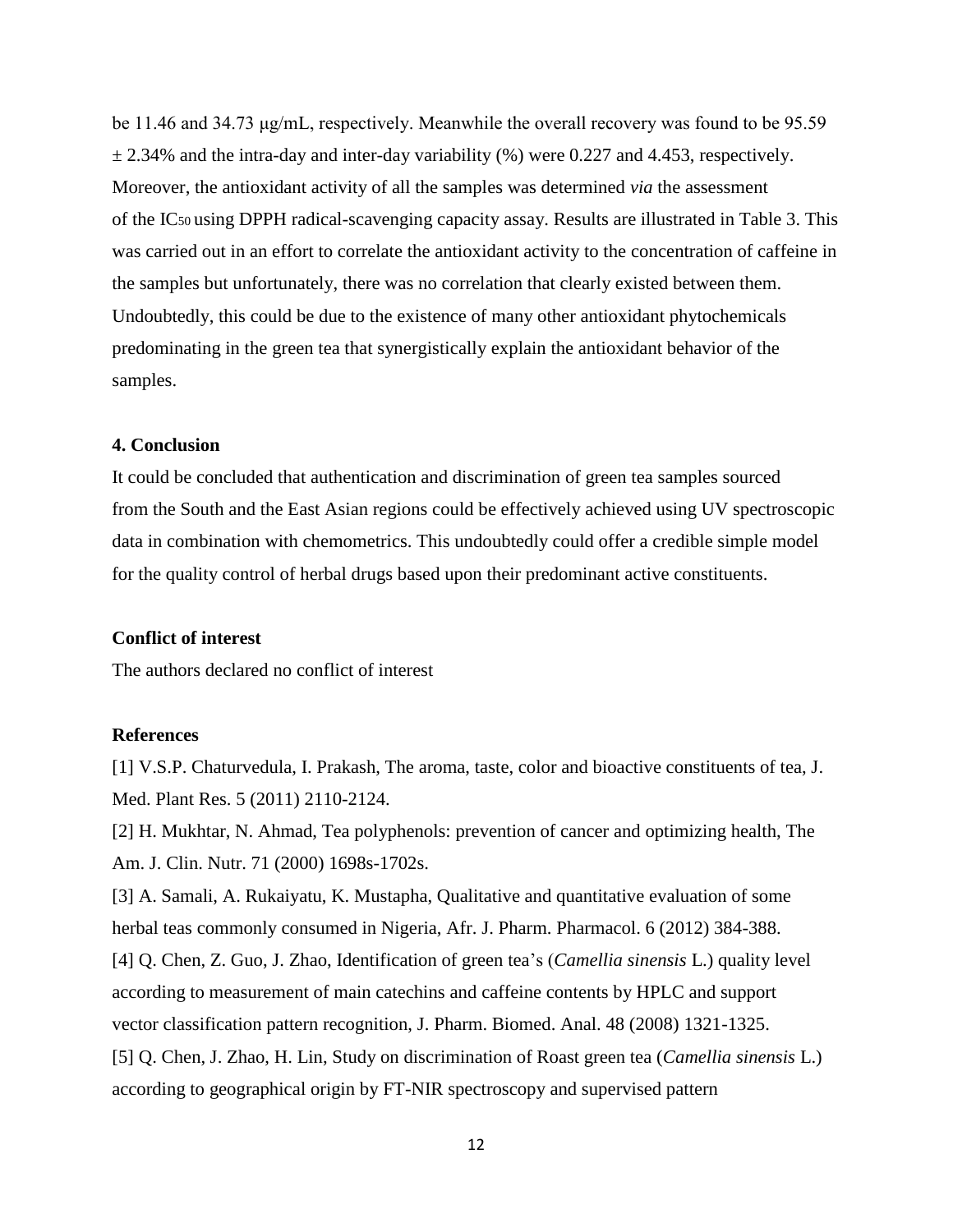recognition, Acta Mol. Biomol. Spectrosc. 72 (2009) 845-850.

[6] L. Nitin Seetohul, M. Islam, W.T. O'Hare, Z. Ali, Discrimination of teas based on total luminescence spectroscopy and pattern recognition, J. Sci. Food Agr. 86 (2006) 2092-2098. [7] T. Yi, Q. Chen, X. He, S. So, Y. Lo, L. Fan, J. Xu, Y. Tang, J. Zhang, Z. Zhao, Chemical quantification and antioxidant assay of four active components in *Ficus hirtaroot* using UPLC-PAD-MS fingerprinting combined with cluster analysis, Chem. Cent. J. 7 (2013) 115, doi.org/10.1186/1752-153X-7-115.

[8] T. Yi, L. Zhu, W.-L. Peng, X.-C. He, H.-L. Chen, J. Li, T. Yu, Z.-T. Liang, Z.-Z. Zhao, H.-B. Chen, Comparison of ten major constituents in seven types of processed tea using HPLCDAD-MS followed by principal component and hierarchical cluster analysis, LWT-Food Sci. Technol. 62 (2015) 194-201.

[9] A.-R.A. Roshan, H.A. Gad, S.H. El-Ahmady, M.S. Khanbash, M.I. Abou-Shoer, M.M. Al-Azizi, Authentication of monofloral yemeni sidr honey using ultraviolet spectroscopy and chemometric analysis, J. Agr. Food Chem. 61 (2013) 7722-7729.

[10] H.A. Gad, A. Bouzabata, Application of chemometrics in quality control of Turmeric (*Curcuma longa*) based on Ultra-violet, Fourier transform-infrared and 1H-NMR spectroscopy, Food Chem. 237 (2017) 857-864.

[11] H.A. Gad, S.H. El‐ Ahmady, M.I. Abou‐ Shoer, M.M. Al‐ Azizi, A modern approach to the authentication and quality assessment of thyme using UV spectroscopy and chemometric analysis, Phytochem. Anal. 24 (2013) 520-526.

[12] F. S. Youssef, M. Ashour, Sobeh M, H. El-Beshbishy, A. Singab, M. Wink, *Eremophila maculata*- Isolation of a rare naturally-occurring lignan glycoside and the hepatoprotective activity of the leaf extract, Phytomedicine. 23 (2016) 1484-1493.

[13] M. Sobeh, M.S. Braun, S. Krstin, F.S. Youssef, M.L. Ashour, M. Wink, Chemical profiling of the essential oils of *Syzygium aqueum*, *Syzygium samarangense* and *Eugenia uniflora* and their discrimination using chemometric analysis, Chem. Biodivers. 13(2016) 1537–1550.

[14] M.L. Ashour, F.S. Youssef, H.A. Gad, M. Wink, Inhibition of cytochrome P450 (CYP3A4) activity by extracts from 57 plants used in traditional chinese medicine (TCM) , Pharmacog. Mag. 13 (2017) 300 -308.

[15] D.P. Rivelli, V.V.d. Silva, C.D. Ropke, D.V. Miranda, R.L. Almeida, T.C.H. Sawada,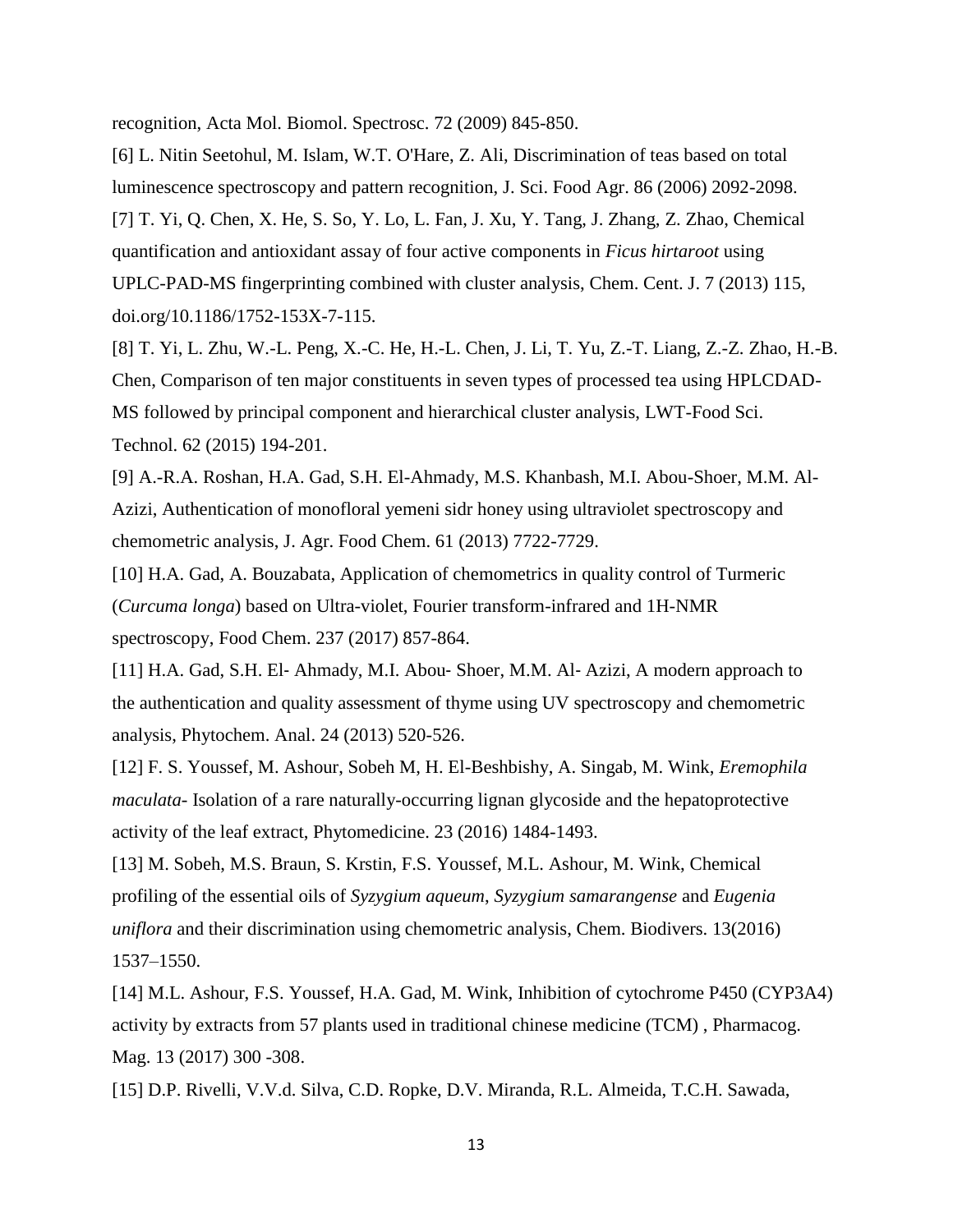S.B.d.M. Barros, Simultaneous determination of chlorogenic acid, caffeic acid and caffeine in hydroalcoholic and aqueous extracts of *Ilex paraguariensis* by HPLC and correlation with antioxidant capacity of the extracts by DPPH· reduction, Braz..J. Pharmacog. 43 (2007) 215- 222.

[16] G. Ma, Y. , Zhang, J. Zhang , G. Wang, L., Chen, M., Zhang, T. Liu , X. Liu, C. Lu, Determining the geographical origin of Chinese green tea by linear discriminant analysis of trace metals and rare earth elements: taking Dongting Biluochun as an example, Food Cont. 59 ( 2016) 714-720.